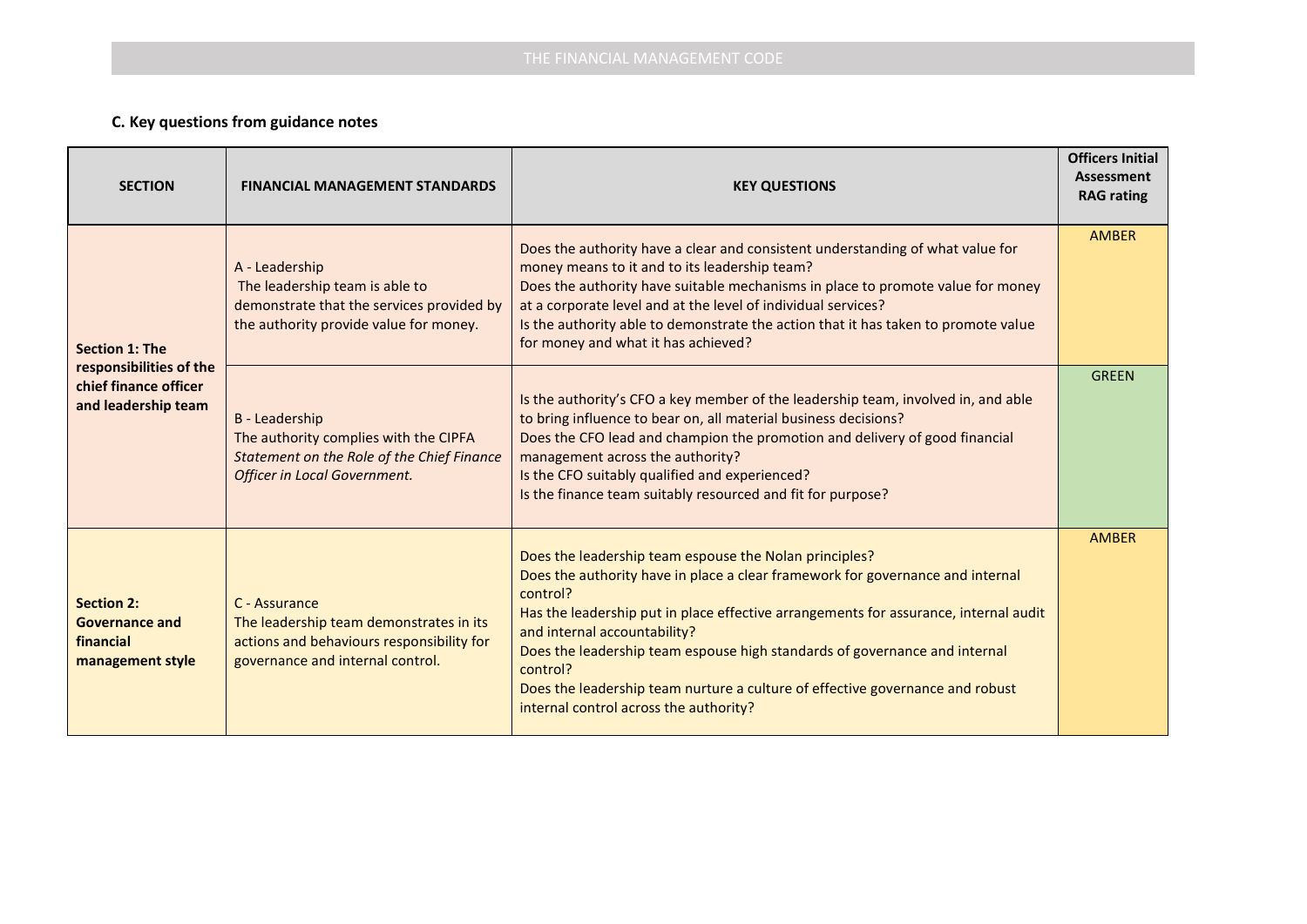|                                                              | D - Accountability<br>The authority applies the CIPFA/SOLACE<br><b>Delivering Good Governance in Local</b><br>Government: Framework (2016). | Has the authority sought to apply the principles, behaviour and actions set out in<br>the framework to its own governance arrangements?<br>Does the authority have in place a suitable local code of governance?<br>Does the authority have a robust assurance process to support its AGS?                                                                                                                                                                                                                                                                                                                                                                                                                                                                                                                                     | <b>AMBER</b> |
|--------------------------------------------------------------|---------------------------------------------------------------------------------------------------------------------------------------------|--------------------------------------------------------------------------------------------------------------------------------------------------------------------------------------------------------------------------------------------------------------------------------------------------------------------------------------------------------------------------------------------------------------------------------------------------------------------------------------------------------------------------------------------------------------------------------------------------------------------------------------------------------------------------------------------------------------------------------------------------------------------------------------------------------------------------------|--------------|
|                                                              | E - Sustainability<br>The financial management style of the<br>authority supports financial sustainability.                                 | Does the authority have in place an effective framework of financial accountability?<br>Is the authority committed to continuous improvement in terms of the economy,<br>efficiency, effectiveness and equity of its services?<br>Does the authority's finance team have appropriate input into the development of<br>strategic and operational plans?<br>Do managers across the authority possess sufficient financial literacy to deliver<br>services cost effectively and to be held accountable for doing so?<br>Has the authority sought an external view on its financial style, for example through<br>a process of peer review?<br>Do individuals with governance and financial management responsibilities have<br>suitable delegated powers and appropriate skills and training to fulfil these<br>responsibilities? | <b>AMBER</b> |
| Section 3: Long to<br>medium-term<br>financial<br>management | F - Assurance<br>The authority has carried out a credible<br>and transparent financial resilience<br>assessment.                            | Has the authority undertaken a financial resilience assessment?<br>Has the assessment tested the resilience of the authority's financial plans to a<br>broad range of alternative scenarios?<br>Has the authority taken appropriate action to address any risks identified as part of<br>the assessment?                                                                                                                                                                                                                                                                                                                                                                                                                                                                                                                       | <b>AMBER</b> |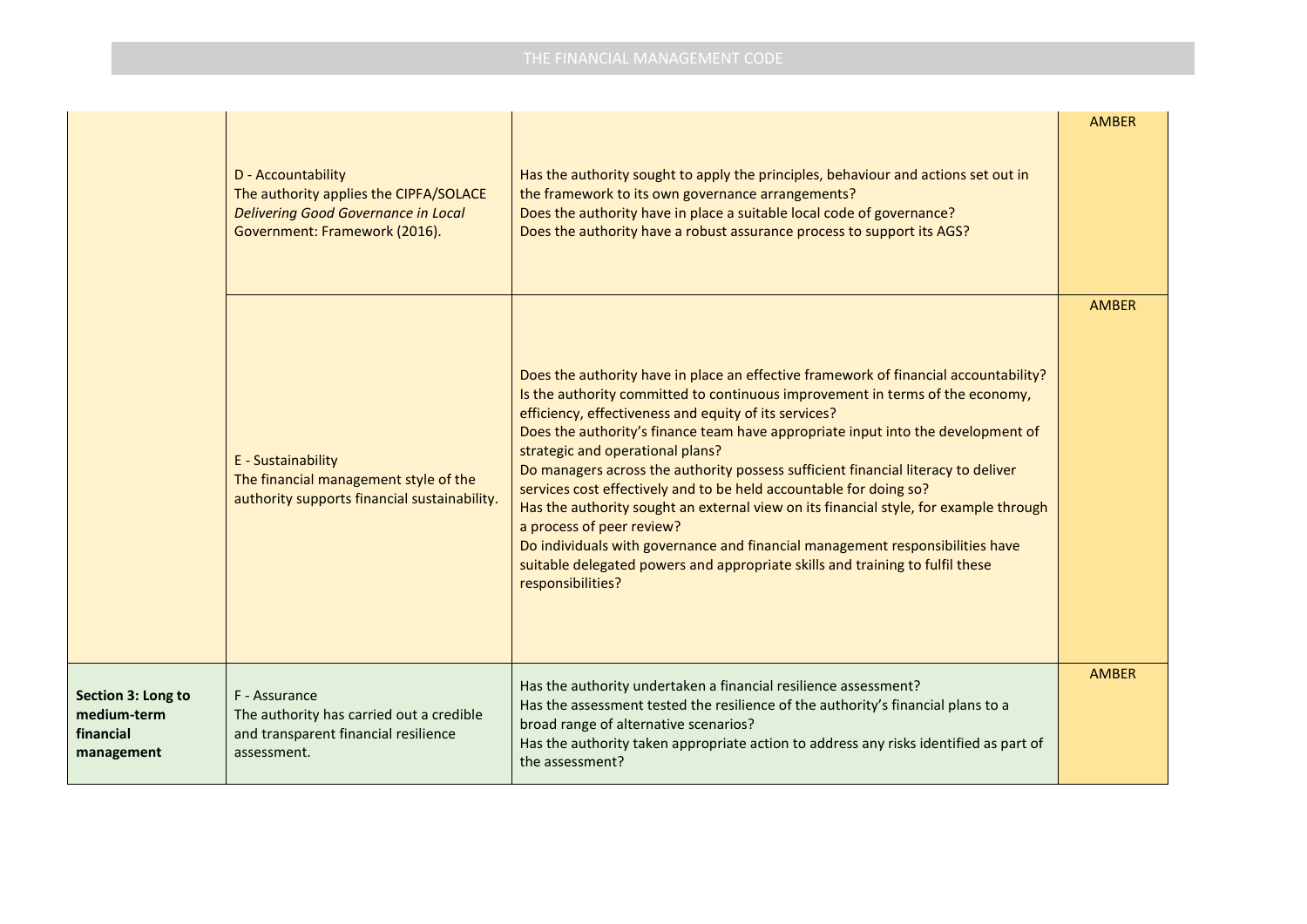| G - Sustainability<br>The authority understands its prospects<br>for financial sustainability in the longer<br>term and has reported this clearly to<br>members. | Does the authority have a sufficiently robust understanding of the risks to its<br>financial sustainability?<br>Does the authority have a strategic plan and long-term financial strategy that<br>adequately address these risks?<br>Has the authority sought to understand the impact on its future financial<br>sustainability of the strategic, operational and financial challenges that it might face<br>(eg using a technique such as scenario planning)?<br>Has the authority reported effectively to the leadership team and to members its<br>prospects for long-term financial sustainability, the associated risks and the impact<br>of these for short and medium-term decision making? | <b>AMBER</b> |
|------------------------------------------------------------------------------------------------------------------------------------------------------------------|-----------------------------------------------------------------------------------------------------------------------------------------------------------------------------------------------------------------------------------------------------------------------------------------------------------------------------------------------------------------------------------------------------------------------------------------------------------------------------------------------------------------------------------------------------------------------------------------------------------------------------------------------------------------------------------------------------|--------------|
| H - Standards<br>The authority complies with the CIPFA<br>Prudential Code for Capital Finance in<br>Local Authorities.                                           | Has the authority prepared a suitable capital strategy?<br>Has the authority set prudential indicators in line with the Prudential Code?<br>Does the authority have in place suitable mechanisms for monitoring its<br>performance against the prudential indicators that it has set?                                                                                                                                                                                                                                                                                                                                                                                                               | <b>GREEN</b> |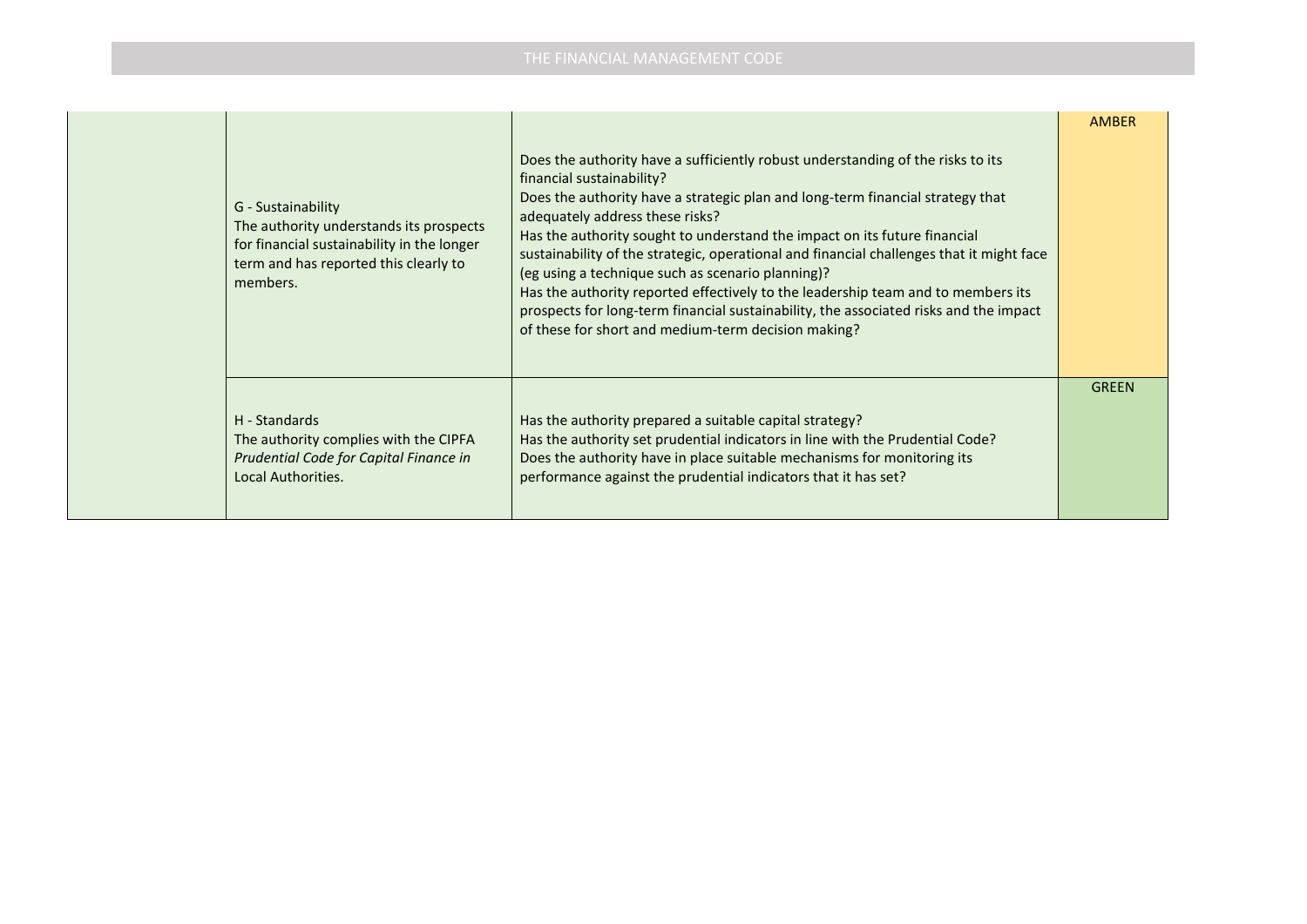|                                 | I - Sustainability<br>The authority has a rolling multi-year<br>medium-term financial plan consistent<br>with sustainable service plans. | Does the authority have in place an agreed medium-term financial plan?<br>Is the medium-term financial plan consistent with and integrated into relevant<br>service plans and its capital strategy?<br>Has the medium-term financial plan been prepared on the basis of a robust<br>assessment of relevant drivers of cost and demand?<br>Has the medium-term financial plan been tested for resilience against realistic<br>potential variations in key drivers of cost and demand?<br>Does the authority have in place a suitable asset management plan that seeks to<br>ensure that its property, plant and equipment including infrastructure assets<br>contribute effectively to the delivery of services and to the achievement of the<br>authority's strategic aims? | <b>AMBER</b> |
|---------------------------------|------------------------------------------------------------------------------------------------------------------------------------------|-----------------------------------------------------------------------------------------------------------------------------------------------------------------------------------------------------------------------------------------------------------------------------------------------------------------------------------------------------------------------------------------------------------------------------------------------------------------------------------------------------------------------------------------------------------------------------------------------------------------------------------------------------------------------------------------------------------------------------------------------------------------------------|--------------|
| Section 4: The annual<br>budget | J - Standards<br>The authority complies with its statutory<br>obligations in respect of the budget<br>setting process.                   | Is the authority aware of its statutory obligations in respect of the budget-setting<br>process?<br>Has the authority set a balanced budget for the current year?<br>Is the authority aware of the circumstances under which it should issue a Section<br>114 notice and how it would go about doing so?                                                                                                                                                                                                                                                                                                                                                                                                                                                                    | <b>GREEN</b> |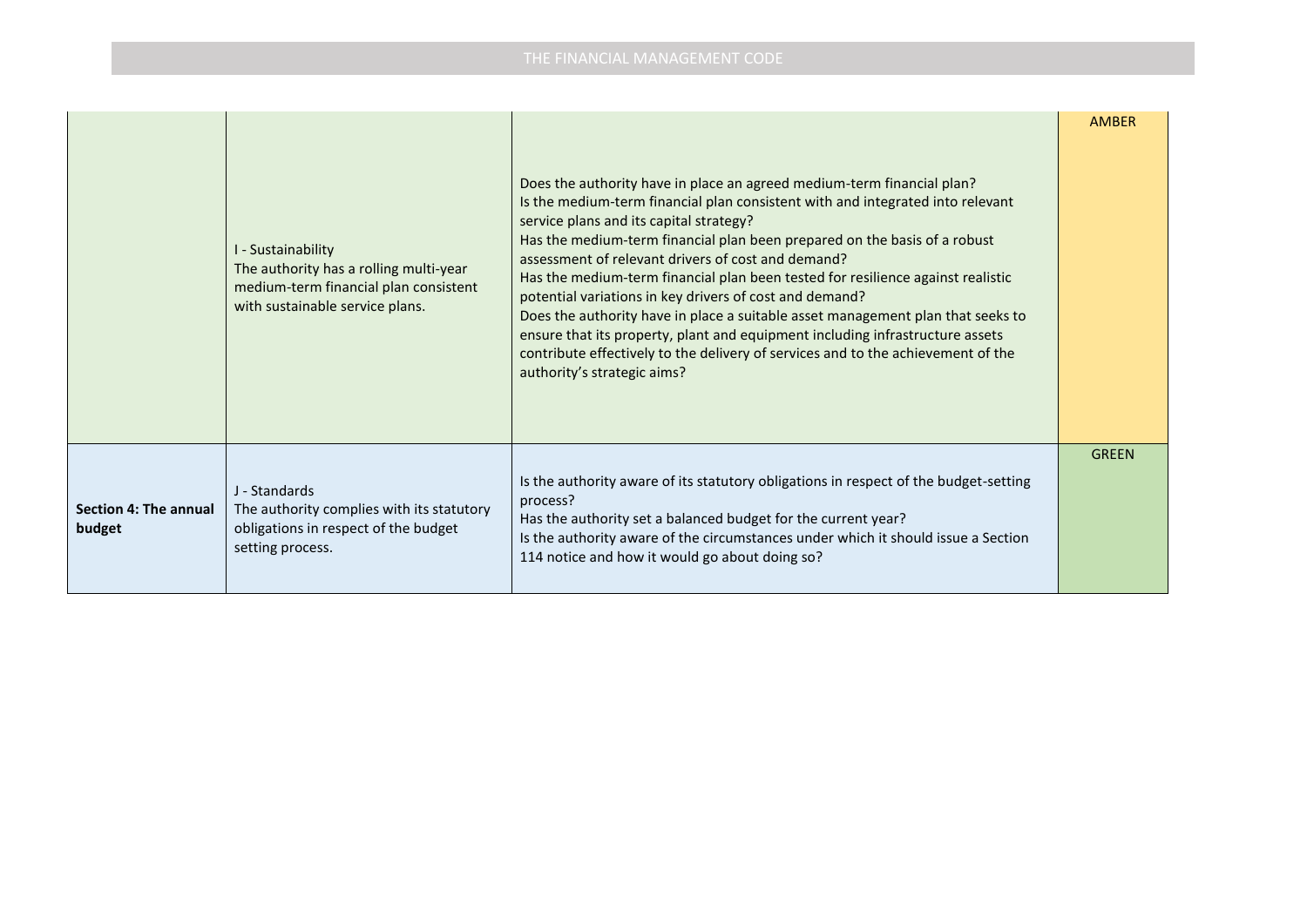|                                                                             | K - Standards<br>The budget report includes a statement<br>by the chief finance officer on the<br>robustness of the estimates and a<br>statement on the adequacy of the<br>proposed financial reserves. | Does the authority's most recent budget report include a statement by the CFO on<br>the robustness of the estimates and a statement of the adequacy of the proposed<br>financial reserves?<br>Does this report accurately identify and consider the most significant estimates<br>used to prepare the budget, the potential for these estimates being incorrect and<br>the impact should this be the case?<br>Does the authority have sufficient reserves to ensure its financial sustainability for<br>the foreseeable future?<br>Does the report set out the current level of the authority's reserves, whether these<br>are sufficient to ensure the authority's ongoing financial sustainability and the<br>action that the authority is to take to address any shortfall? | <b>GREEN</b> |
|-----------------------------------------------------------------------------|---------------------------------------------------------------------------------------------------------------------------------------------------------------------------------------------------------|--------------------------------------------------------------------------------------------------------------------------------------------------------------------------------------------------------------------------------------------------------------------------------------------------------------------------------------------------------------------------------------------------------------------------------------------------------------------------------------------------------------------------------------------------------------------------------------------------------------------------------------------------------------------------------------------------------------------------------------------------------------------------------|--------------|
| <b>Section 5:</b><br><b>Stakeholder</b><br>engagement and<br>business plans | $L - Transparency$<br>The authority has engaged where<br>appropriate with key stakeholders in<br>developing its long-term financial<br>strategy, medium-term financial plan and<br>annual budget.       | How has the authority sought to engage with key stakeholders in developing its<br>long-term financial strategy, its medium-term financial plan and its annual budget?<br>How effective has this engagement been?<br>What action does the authority plan to take to improve its engagement with key<br>stakeholders?                                                                                                                                                                                                                                                                                                                                                                                                                                                            | <b>AMBER</b> |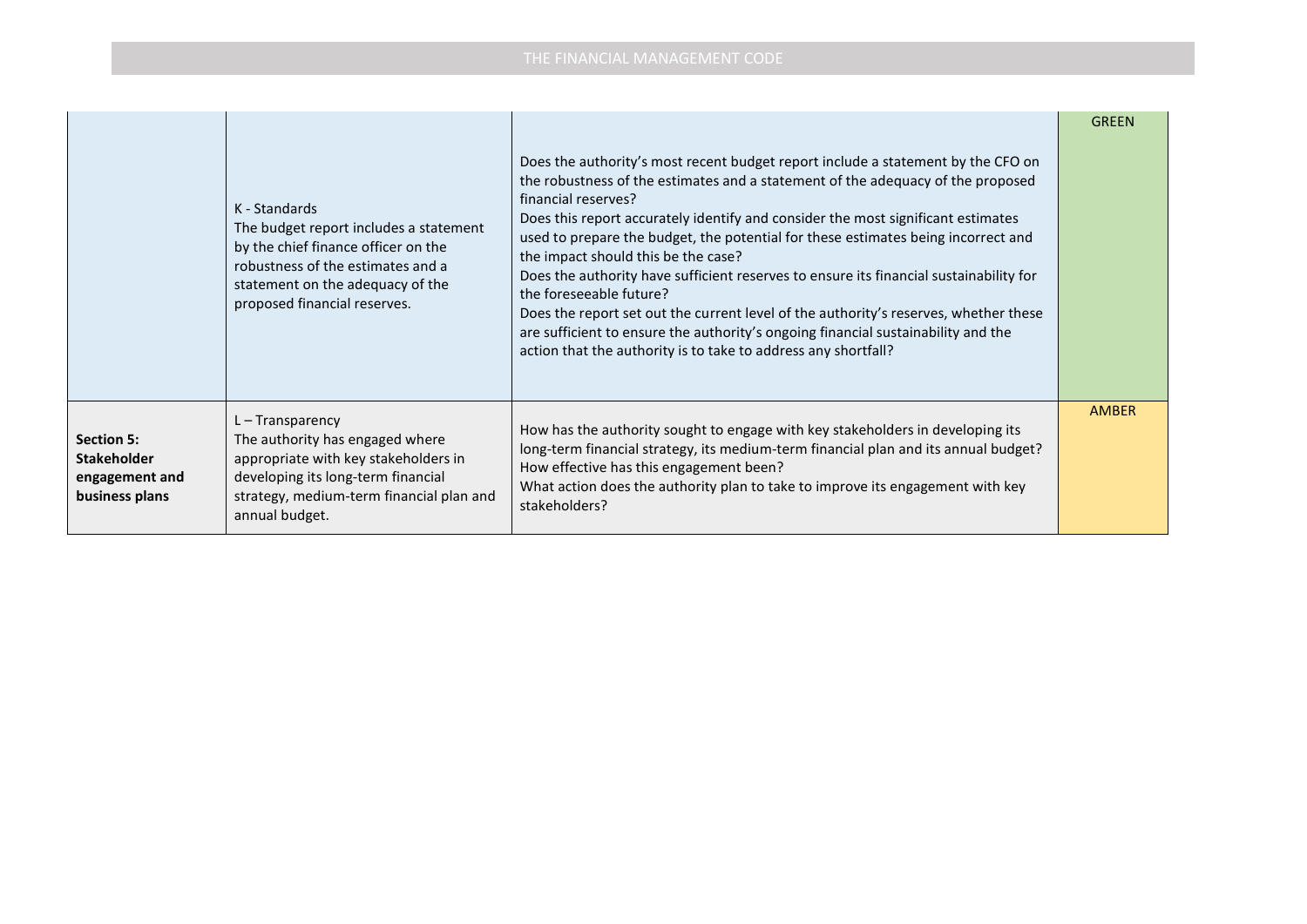|                                                          | M - Transparency<br>The authority uses an appropriate<br>documented option appraisal<br>methodology to demonstrate the value<br>for money of its decisions.                      | Does the authority have a documented option appraisal methodology that is<br>consistent with the guidance set out in IFAC/PAIB publication Project and<br>Investment Appraisal for Sustainable Value Creation: Principles in Project and<br>Investment Appraisal?<br>Does the authority offer guidance to officers as to when an option appraisal should<br>be undertaken?<br>Does the authority's approach to option appraisal include appropriate techniques<br>for the qualitative and quantitative assessment of options?<br>Does the authority's approach to option appraisal include suitable mechanisms to<br>address risk and uncertainty?<br>Does the authority report the results of option appraisals in a clear, robust and<br>informative manner that gives clear recommendations and outlines the risk<br>associated with any preferred option(s)? | <b>AMBER</b> |
|----------------------------------------------------------|----------------------------------------------------------------------------------------------------------------------------------------------------------------------------------|------------------------------------------------------------------------------------------------------------------------------------------------------------------------------------------------------------------------------------------------------------------------------------------------------------------------------------------------------------------------------------------------------------------------------------------------------------------------------------------------------------------------------------------------------------------------------------------------------------------------------------------------------------------------------------------------------------------------------------------------------------------------------------------------------------------------------------------------------------------|--------------|
| <b>Section 6: Monitoring</b><br>financial<br>performance | N - Assurance<br>The leadership team takes action using<br>reports enabling it to identify and correct<br>emerging risks to its budget strategy and<br>financial sustainability. | Does the authority provide the leadership team with an appropriate suite of reports<br>that allow it to identify and to correct emerging risks to its budget strategy and<br>financial sustainability?<br>Do the reports cover both forward and backward-looking information in respect of<br>financial and operational performance?<br>Are there mechanisms in place to report the performance of the authority's<br>significant delivery partnerships such a contract monitoring data?<br>Are the reports provided to the leadership team in a timely manner and in a<br>suitable format?<br>Is the leadership team happy with the reports that it receives and with its ability to<br>use these reports to take appropriate action?                                                                                                                           | <b>GREEN</b> |